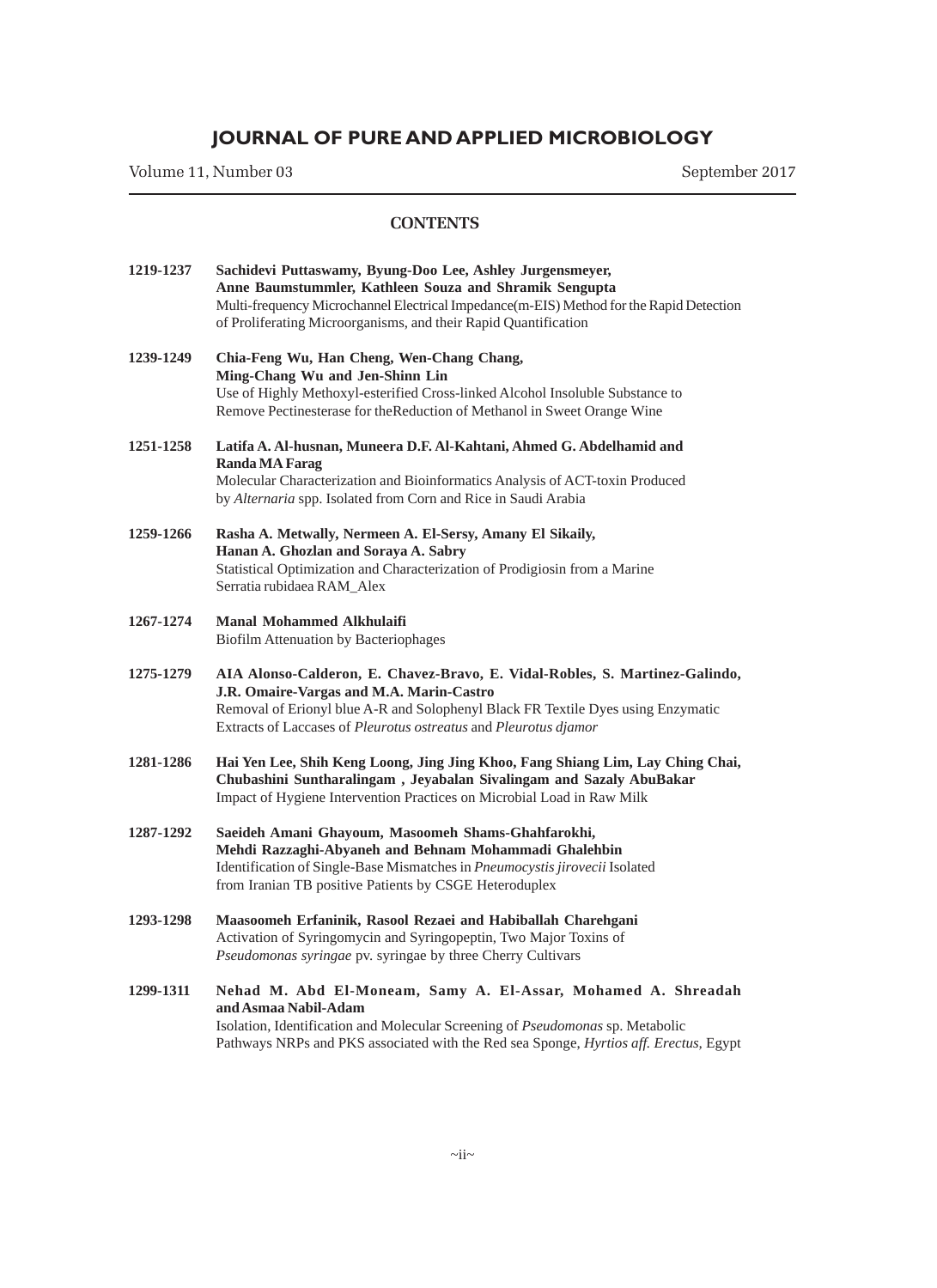Volume 11, Number 03 September 2017

| 1313-1318 | Herlina Rante, Risfah Yulianty, Yayu Mulsiani Evary and Elvira Hardiana<br>Isolation and Antibacterial Activity of Endophytic Fungi From Melochia umbellata (Houtt)                                                                                                                                                   |
|-----------|-----------------------------------------------------------------------------------------------------------------------------------------------------------------------------------------------------------------------------------------------------------------------------------------------------------------------|
| 1319-1325 | W. Kaewduangta, W. Sutthisa, M. Nakornriab and P. Rermkratog<br>Herbal Plant Crude Extracts and Essential Oils to Control Anthracnose Disease<br>in Dendrobium 'Earsakul'                                                                                                                                             |
| 1327-1336 | Zuhrina Masyithah and Tjahjono Herawan<br>Optimization of Enzymatic Synthesis of Oleoyl-Diethanolamide in Solvent-Free System                                                                                                                                                                                         |
| 1337-1349 | Syed Sadaqat Shah, Yaseen Ur Rehman, Arshad Iqbal, Zia Ur Rahman,<br>Bangwei Zhou and Zhijian Li<br>Phytochemical Screening and Antimicrobial Activities of Stem, Leaves and<br>Fruit Extracts of Viscum album L.                                                                                                     |
| 1351-1356 | Nisarat Siriwatanametanon, Wanwisa Dodgson and Jolyon L.A. Dodgson<br>Investigation of Antimicrobial Activity of 13 Thai Medicinal Plants against<br>Bacteria and Fungi                                                                                                                                               |
| 1357-1364 | Pattranuch Panalikul, Sutee Wongmaneeprateep and Sompong Doolgindachbaporn<br>Effects of Chitosan Levels on Growth Performance, Feed Utilization and Survival<br>Rate of Rice-field Crab (Esanthelphusa dugasti)                                                                                                      |
| 1365-1369 | Khalil Ismail.A.Mohamed, Mohammed Sami Khadhum,<br>Huda Q. Mohammed Abu-Al-ess, Saad Hasan Mohammed Ali, Suha. A.AL.Fukhar,<br>Wifaq M. Ali Al-Wattar and Jinan M. Mousa<br>Impact of Intestinal Entamoeba histolytica on Sera of Leukotreins D4, Interleukin -6,<br>Acid phosphatase and other Some Trace Elements   |
| 1371-1377 | B. McBenedict, D. Haiyambo, P. Chimwamurombe, I. Mapaure and P. B. Nuuyoma<br>Isolation and Identification of Culturable Fungal Species Associated with Disease<br>in Vachellia tortilis in Namibia                                                                                                                   |
| 1379-1386 | Dwi Suryanto, Aditiya Bungsu, Steven Taniwan, Isnaini Nurwahyuni<br>and Artini Pangastuti<br>Application of a Single and Combination of Plant-growth Promoting<br>Bacteria and Actinomycete To Increase Chili (Capsicum annuum L.) Health and Growth                                                                  |
| 1387-1392 | S.L. Pérez Martel, O. Romero, I. Treviño, G. Delgado, B. Petlacalco,<br>F. Romero, H. Hernández, Valencia De Ita Ma. A and V. Rodríguez-Hernandez<br>Immunization Intraductal Fibronectin and Whole Cells of Staphylococcus aureus,<br>Escherichia coli and Streptococcus agalactiae, in Cows to Dry in Puebla-Mexico |
|           |                                                                                                                                                                                                                                                                                                                       |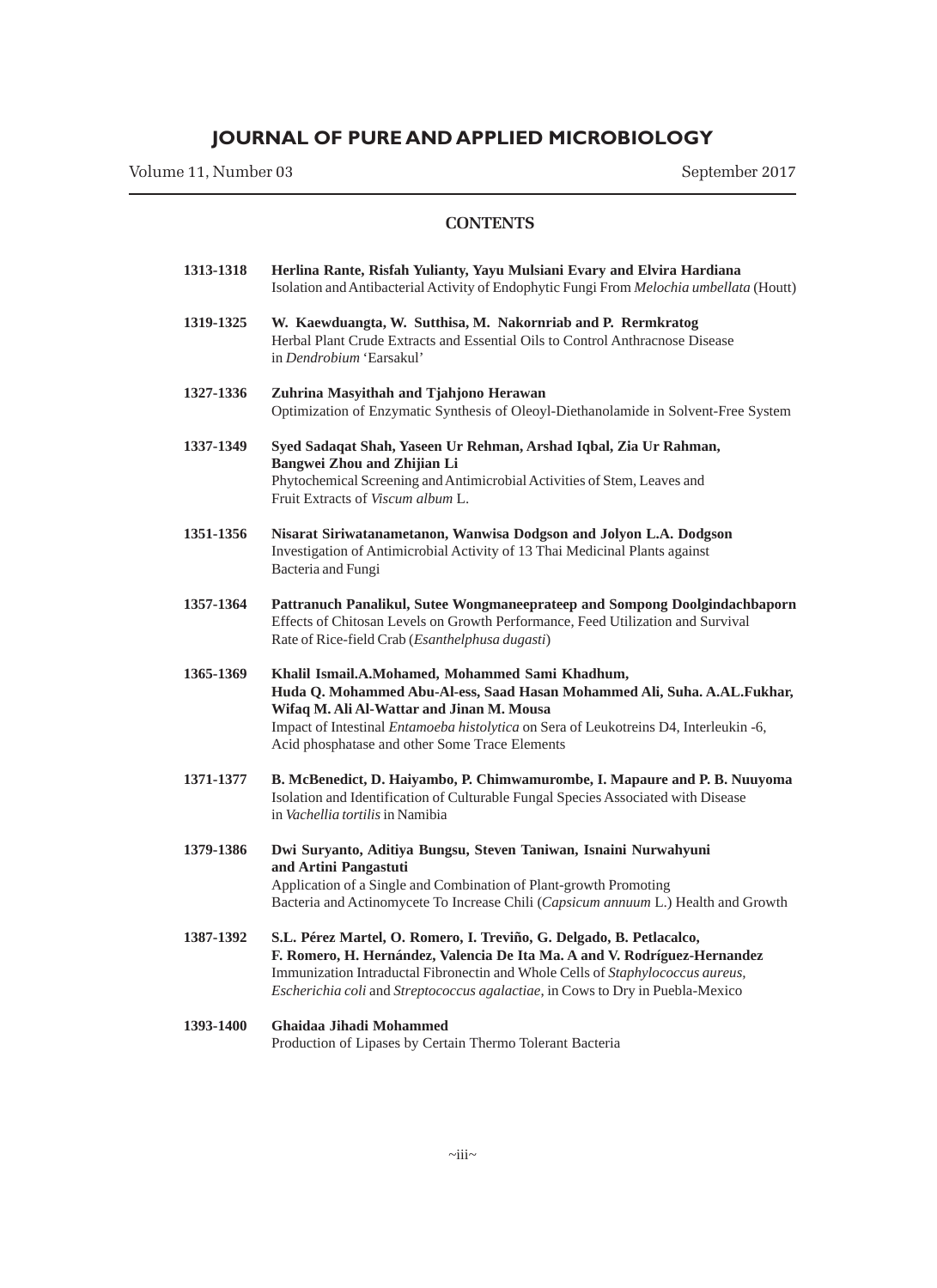Volume 11, Number 03 September 2017

#### **CONTENTS**

**1401-1408 Mehdi Goudarzi, Saeedeh Ghafari, Masoumeh Navidinia and Hadi Azimi** *Aloe vera* gel: Effective Therapeutic agent against Extended-spectrum β-lactamase Producing *Escherichia coli* Isolated from Patients with Urinary Tract Infection in Tehran-Iran **1409-1414 Anthony A. Adegoke** Comparative Antibacterial Effects of the Whole and Diluted Human Breast Milk on some PCR Detected Diarrheagenic *Escherichia coli (*DEC) **1415-1425 Noor S. Al-Lebawy, Jawad K. Tarrad and Shakir H. Al-Alwany** Molecular Highlighting Analysis of Mutational P27 Gene Products in Association with Human T-lymphotropic (HTLV-1) Infection in Tissues from Iraqi Patients with Non-Hodgkin's lymphoma **1427-1433 Rania Al-Groom** Extant of Microbial Contamination of Cheddar Cheese from Markets and Restaurants in Amman- Jordan **1435-1440 Yasser Shahbazi** Antibacterial and Antioxidant Properties of *Scrophularia Striata* Boiss. Methanolic Extract **1441-1446 Ehab B. El Domany, Tamer M. Essam, Amr E. Ahmed and Ahmed A. Farghli** Biosynthesis, Characterization, Antibacterial and Synergistic Effect of Silver Nanoparticles using *Fusarium oxysporum* **1447-1456 K.V. Smitha and B.V. Pradeep** Application of Box-Behnken Design for the Optimization of Culture Conditions for Novel Fibrinolytic Enzyme Production by *Bacillus altitudinis* S-CSR 0020 **1457-1464 Amrinder Singh, Mukesh Kumar and Raj Kumar Salar** Isolation of a Novel Antimicrobial Compounds Producing Fungus *Aspergillus niger* MTCC 12676 and Evaluation of its Antimicrobial Activity against Selected Pathogenic Microorganisms **1465-1468 Rohish Kaura, Irfan Ahmad Mir, Farah Faridi, Renu Bijarniya, Kruthikaben D Patel, S.K. Kashyap and Sunil Maherchandani** Detection of Some Important Bacterial Agents Causing Bovine Mastitis **1469-1478 P. Jayaraman, A.M. Ashok Livingstone Alex, S. Harikrishnan and S. Vinoth** Evaluation of Ethanol Production using Various Carbon Substrates by *Sacharomyces cerevisiae* and *Schizosacharomyces bombe* **1479-1485 Theresa Manong'a and Adesh Kumar** Effect of Growth Promoting and Resistance Inducing Chemicals

on Yield Attributing Characteristics of Tomato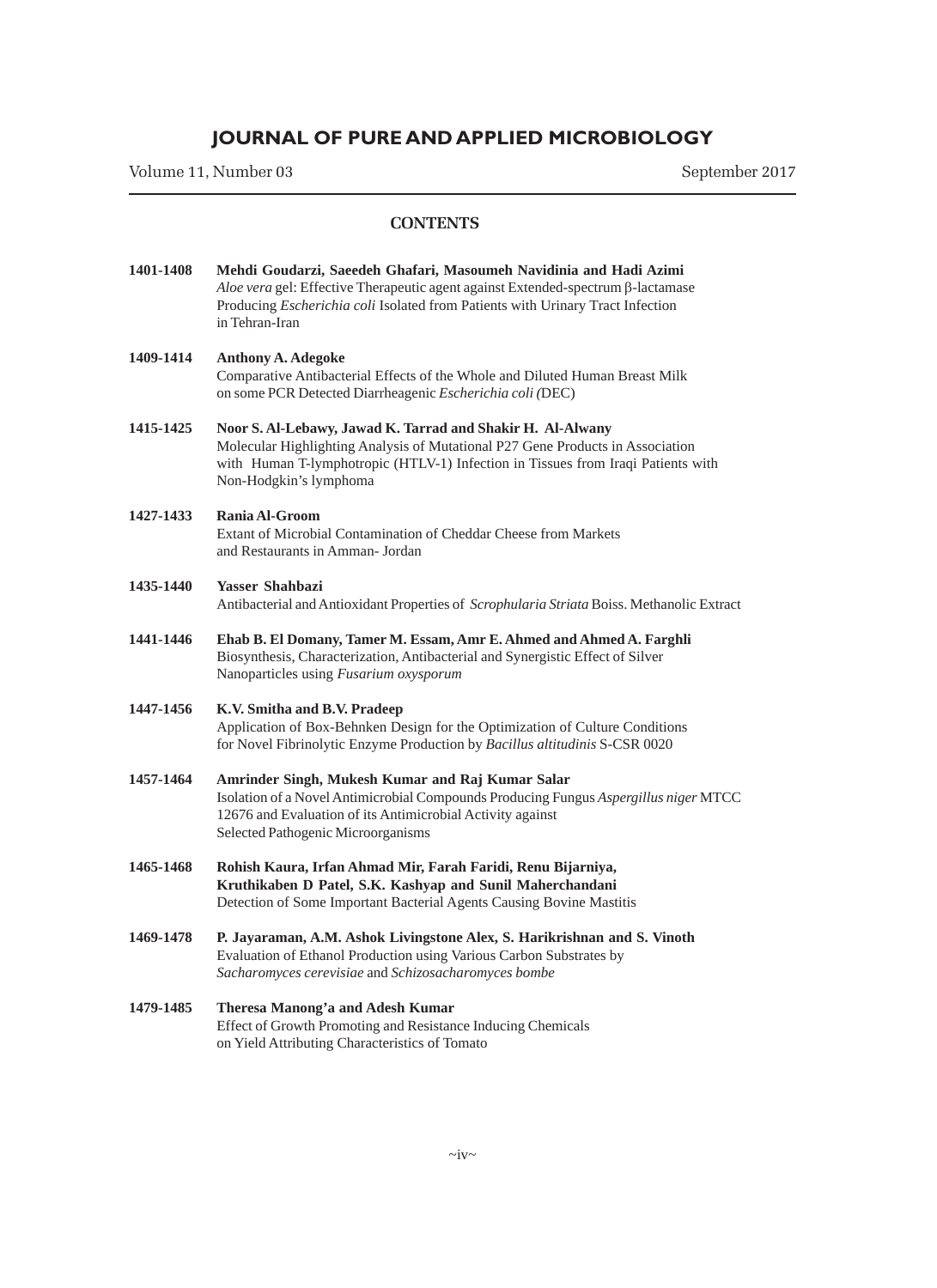Volume 11, Number 03 September 2017

| 1487-1495 | H. Manjunatha, M. K. Naik and R. Rangeshwaran<br>Identification of <i>Fluorescent Pseudomonas</i> Isolates with Potential Biocontrol Activity from<br>the Rhizosphere of Crops                                 |
|-----------|----------------------------------------------------------------------------------------------------------------------------------------------------------------------------------------------------------------|
| 1497-1507 | Bhavish Sood, Param Pal Sahota, Kirandip Kaur, Kamalpreet Kaur<br>and Mandeep Hunjan<br>Efficacy of Decontaminating Agents for Raw Vegetable Consumption<br>and Sensory Screening                              |
| 1509-1515 | K.K. Kiran, G. Shanthakumar and S.I. Harlapur<br>Evaluation of Inbred Lines and Development of Turcicum Leaf Blight<br>Resistant Single Cross Maize Hybrids                                                    |
| 1517-1521 | R. Sharvani and M.G. Usha<br>Bacteriological Profile of Ventilator Associated Pneumonia (VAP) and<br>their Antibiotic Susceptibility - A Prospective Study                                                     |
| 1523-1534 | Ann Maxton, P. Singh, S.M. Prasad, Aruna Andy and Sam A. Masih<br>In-vitro Screening of B. cepacia; C. freundii and S. marcescens for Antagonistic Efficacy                                                    |
| 1535-1540 | S.S. Wagh, A.P. Suryawanshi and D.V. Pawar<br>RAPD Based Molecular Diversity Analysis of Different Alternaria carthami<br>Isolates of Safflower in Maharashtra                                                 |
| 1541-1547 | S. Subathra Devi, Y. Lakshmi Sarayu and V. Natarajan<br>Bacteriological Profile and their Antibiotic Susceptibility Pattern in Neonatal Bacteremia                                                             |
| 1549-1557 | P. Patel, H. Desai, R. Krishnamurthy and A. Shah<br>Endophytic Plant Growth Promoting Bacteria and Yeast from Mahua<br>flower enhance Growth, Yield and Nutrient Uptake in Greengram                           |
| 1559-1565 | K.D. Mevada, Prakash Gamar, K.C. Ombase, R.S. Bhadane and P.D. Patel<br>Influence of Integrated Nutrient Management on Yield, Quality and Nutrient<br>Status of Drilled Rabi Fennel (Foeniculum vulgare Mill.) |
| 1567-1572 | S. Subathra Devi, Y. Lakshmi Sarayu and V. Natarajan<br>Antibiotic Susceptibility Pattern of Uropathogens towards Nitrofurontoin<br>and Nalidixic Acid: A Comparitive Study                                    |
| 1573-1576 | Krishna Pal Singh, Beena Singh, Dama Ram, D.S. Thakur and G.P. Ayam<br>Standardization of Floral Preservatives Affecting the Enzyme Activity in Petals<br>of Tuberose Spikes                                   |
| 1577-1581 | Pinkal Patel and Ratna Trivedi<br>Alpha and Beta Diversity Indices of Mushroomsfrom Different Localities                                                                                                       |